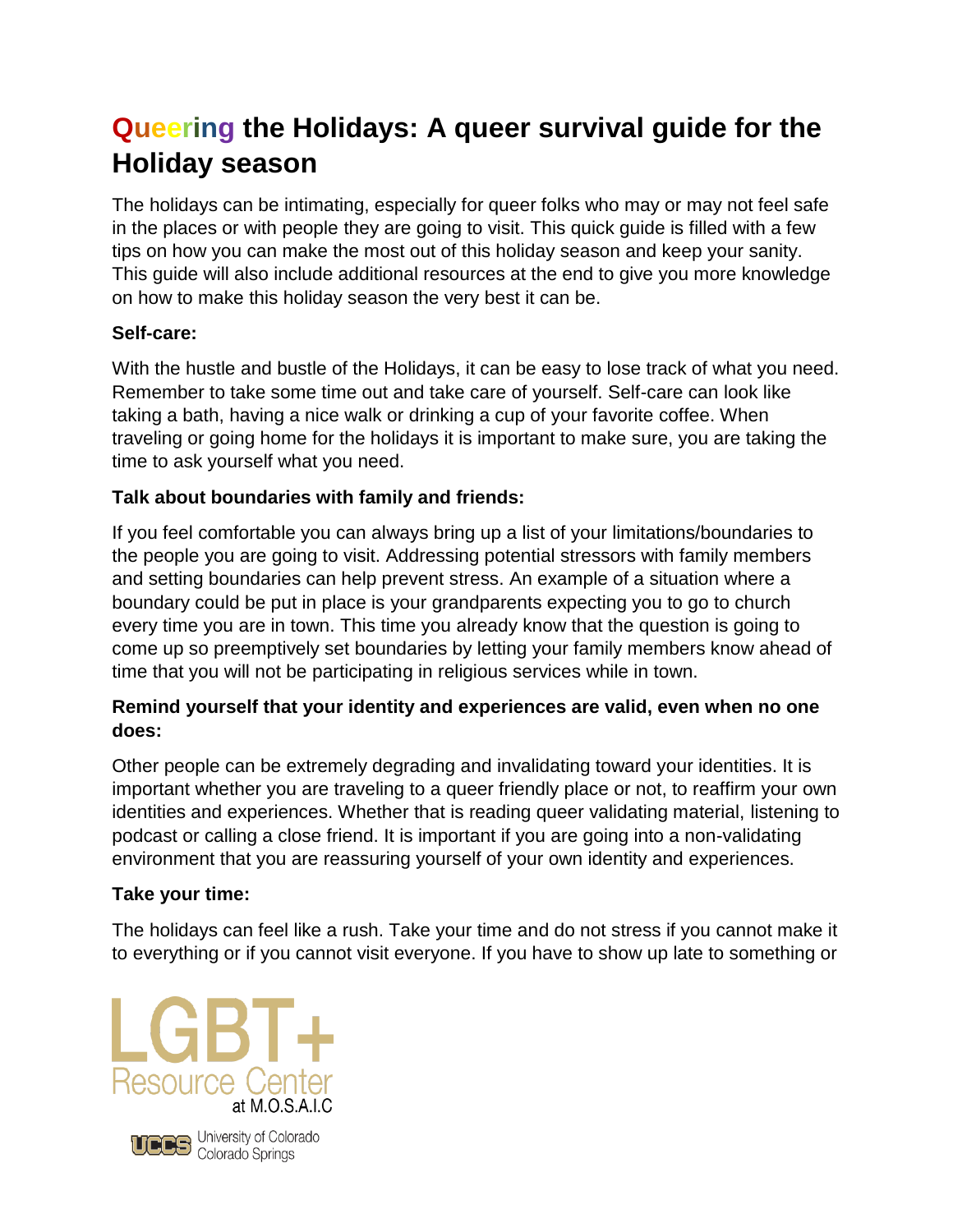miss something completely because you need a moment than that is ok. Go at your own speed and do not feel pressured to do or be everything for everyone.

### **Journal**

Journaling can help you express your thoughts and ideas without the burden of trying to make it palatable for other people. This can be helpful if you are still in the closet or do not have supportive people in your life. It can also help you reflect on your emotions and feelings through the holiday season. Some writing prompts can consist of:

- $\circ$  Being queer is
- $\circ$  If I could do anything over the holidays I would  $\frac{1}{\sqrt{1-\frac{1}{\sqrt{1-\frac{1}{\sqrt{1-\frac{1}{\sqrt{1-\frac{1}{\sqrt{1-\frac{1}{\sqrt{1-\frac{1}{\sqrt{1-\frac{1}{\sqrt{1-\frac{1}{\sqrt{1-\frac{1}{\sqrt{1-\frac{1}{\sqrt{1-\frac{1}{\sqrt{1-\frac{1}{\sqrt{1-\frac{1}{\sqrt{1-\frac{1}{\sqrt{1-\frac{1}{\sqrt{1-\frac{1}{\sqrt{1-\frac{1}{\sqrt{1-\frac{1$
- o \_\_\_\_ are supportive and affirming of me
- $\circ$  Write down 5 things that make you incredibly happy and describe why they make you feel this way.
- o In detail, describe a perfect day.
- o Write a letter to a person who has positively impacted you.
- o Write down all the compliments you every received or can think of. Write down compliments about people in your life.
- o What element do you consider to be YOU? Write about why. (Earth, Air, Fire, Water).
- o Write a love letter to yourself.
- o Write about something random you've seen that made you smile.
- o What makes you laugh?
- o Describe an outfit that makes you feel completely comfortable in your own skin.
- o Describe your dream house.

#### **Spend time with your chosen family**

During the holiday season, it can feel like you have an obligation to visit and spend time with your blood relatives. Remember that you do not have to spend time with anyone you do not want to. In addition, just because someone is biologically related to you it does not have to make them your chosen family. A chosen family are the people you CHOOSE to navigate your life with on a daily basis and can be biological relatives or anyone else. Spending time with people who care about you and enjoy experiencing life with you can make the season that much better. You could get together with your





UCCS University of Colorado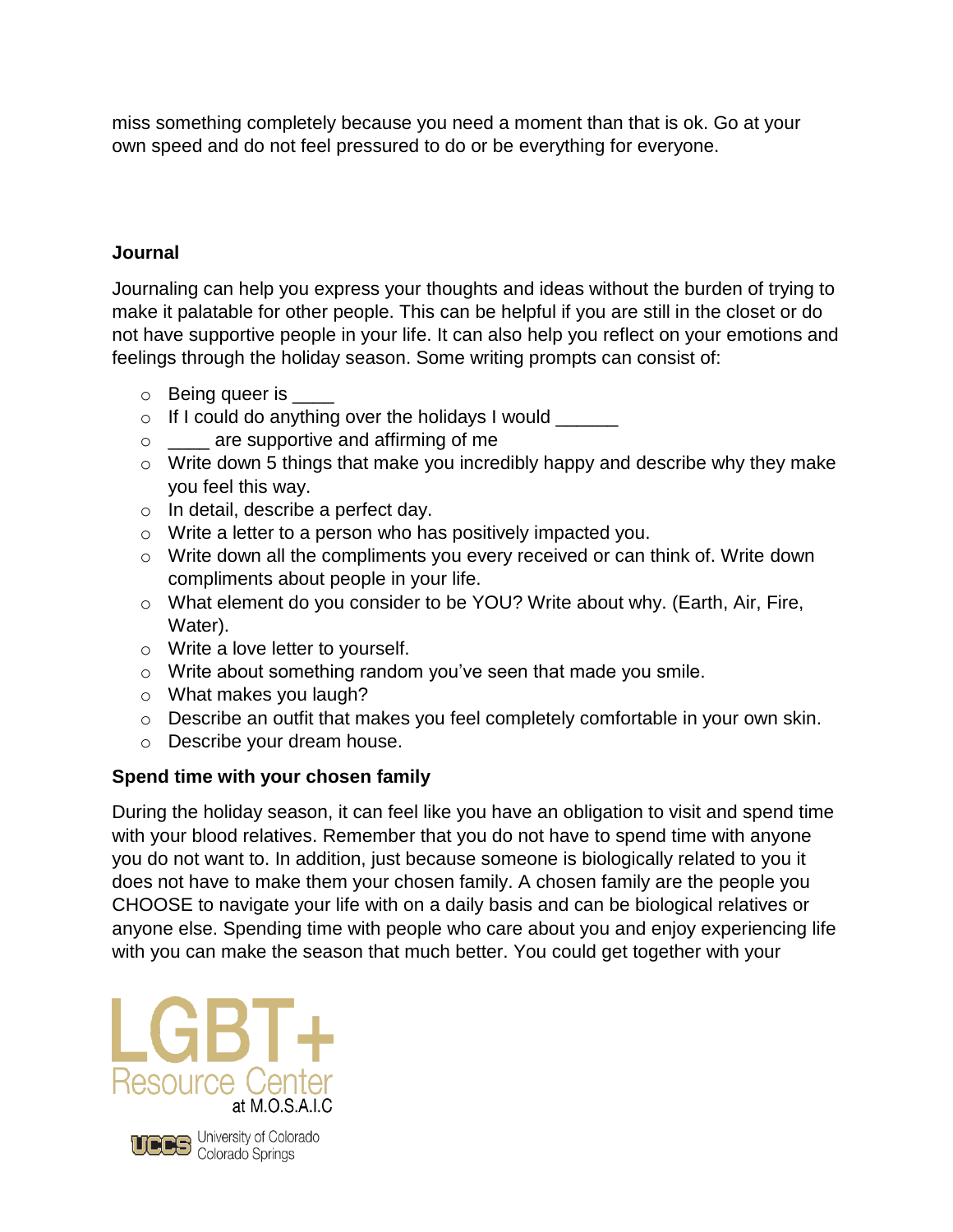chosen family and throw a holiday party or just grab coffee and talk. The holidays can be just as special with your chosen family as it is with relatives.

# **Create an exit strategy**

It can be easy to feel trapped if you are going to a place where you do not have any support systems. Some things you could do to prevent this is to develop a strategy for leaving an event at a certain time or staying in a hotel instead of with relatives. You could have your friend call and make an excuse to get you out of that event. You could make plans to sleep on a supportive person's couch if you can't afford a hotel room or don't want to stay with your relatives. If your traveling longer distances, you can plan ways to leave early in case someone becomes discriminatory or if the environment becomes too uncomfortable.

# **Decompressing**

The holidays can be a lot on us mentally and emotionally, especially when navigating unsure or unsafe spaces. It is important to decompress and process emotions and interactions that occurred over the holidays, but this can also feel very overwhelming. You could setup a phone call, a lunch date or just some dedicated time to talk with a supportive person in your life about the holidays. These conversations could be about how everything went over the holidays, how you view the holidays and/or what things people said or did. It can feel affirming to decompress stressful emotions with people that have the energy to listen. Maybe talk with your chosen family about having a sit down for everyone to vent and express their feelings.

# **Additional Resources:**

**SAGE LGBT+ Senior Hotline:** This hotline is for anyone over the age of 50 that is queer who wants to talk to a professional about gender/sexuality. You can call between 4PM-Midnight on Monday-Friday and Noon-4:00PM on Saturdays.





**UDBS** University of Colorado<br>Colorado Springs